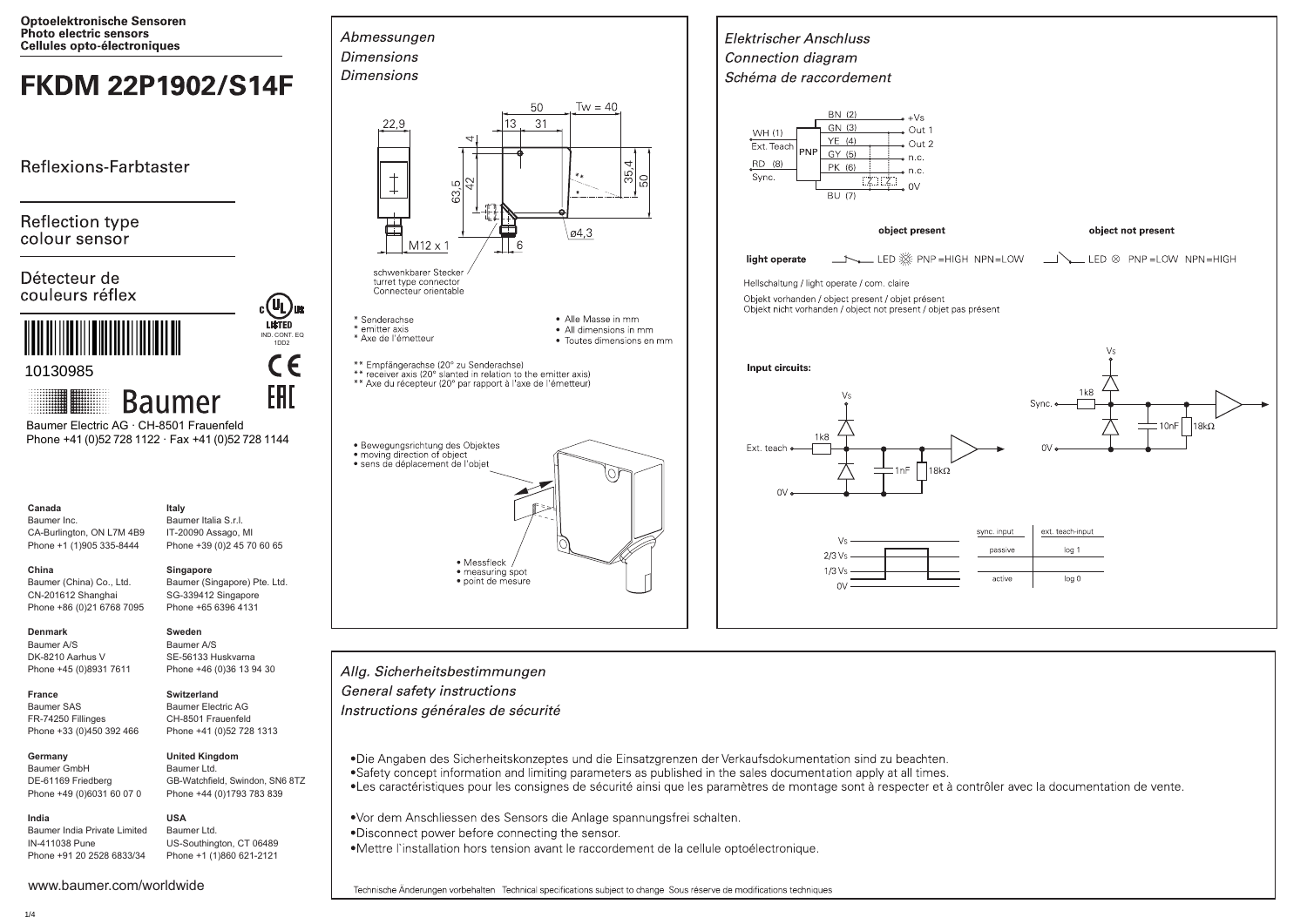## *Technische Daten Technical data*

# **FKDM 22P1902/S14F**

*Données techniques*

| <b>Tastweite</b>                 | sensing distance                               | Portée de détection                  | 40 mm                                                     |
|----------------------------------|------------------------------------------------|--------------------------------------|-----------------------------------------------------------|
| Grösse Messfleck                 | size of measuring spot                         | Taille du point de mesure            | $3$ mm $\times$ 5 mm                                      |
| Anzahl Sensorkanäle (einlernbar) | number of sensor channels (teachable)          | Nombre de canaux (programmables)     |                                                           |
| Toleranzbereiche (einstellbar)   | tolerance ranges (adjustable)                  | Plages de tolérance (réglables)      | 5 steps                                                   |
| Ausgangsstatus / Kanalwahl       | output status indicator / selection of channel | Indicateur de l'état de chaque canal | <b>LED</b> yellow                                         |
| Signalanzeige / Lernmodus        | signal display / teach mode indication         | Affichage du signal (teach)          | LED orange                                                |
| Betriebsanzeige / Toleranzwahl   | function display / selection of tolerance      | Témoin de service                    | LED green                                                 |
| Lichtquelle                      | light source                                   | Source de lumière                    | LEDs red, green, blue                                     |
| Betriebsspannungsbereich Vs      | voltage supply range Vs                        | Plage de tension Vs                  | $10 - 30$ VDC                                             |
| max. Stromverbrauch              | max. supply current                            | Consommation max.                    | 80 mA / 24 VDC                                            |
| max. Schaltstrom, pro Kanal      | max. switching current, per output             | Courant de sortie max., par canal    | $100 \text{ mA}$                                          |
| Spannungsabfall                  | voltage drop                                   | Tension résiduelle                   | < 1,8V                                                    |
| Ansprechzeit                     | response time                                  | Temps d'activation                   | $\frac{340 \text{ }\mu\text{s}}{340 \text{ }\mu\text{s}}$ |
| Kurzschlussfest                  | short circuit protection                       | Protégé contre courts-circuits       | yes                                                       |
| Verpolungsfest                   | reverse polarity protection                    | Protégé contre inversion polarité    | ves                                                       |
| Betriebstemperatur               | temperature range                              | Température de fonctionnement        | $-10+55 °C$                                               |
| Gehäusematerial und -Farbe       | housing material                               | Matériau du boîtier                  | zinc, black                                               |
| optische Frontfläche             | optical surface                                | Surface optique                      | glas                                                      |
| schwenkbarer Stecker, Drehwinkel | connector, turning angle                       | Connecteur, orientable               | M12 8Pol, 90°                                             |
| Schutzklasse                     | protection class                               | Classe de protection                 | <b>IP 67</b>                                              |

## *Montage und Justage Mounting*

*Montage*

lo 15° 90° Objekt Objekt

verwinkelt zu befestigen.

· Zur Reinigung der optischen Frontfläche genügt ein sauberer (!), weicher und trockener Stofflappen. Bei starker Verschmutzung kann reiner Alkohol verwendet werden.

· Bei glänzenden Objekten ist der Sensor zur Objektoberfläche

· Wenn zur Ansteuerung des Sync.-Eingangs ein optischer Sensor verwendet wird, sollte dieser im infraroten Bereich arbeiten, um den Farbtaster nicht zu beeinflussen.

• Ensure that the sensor is tilted approx. 15° to the side when detecting shiny objects.

- When an optical sensor commands the sync. in, an infrared light Si un détecteur optique commande l'entrée de synchronisation,<br>should be used to avoid interaction with sensor. utiliser de utiliser de préférence une source lumineuse infrarouge pour<br>éviter de déranger le capteur.
	- · Lors de l'utilisation du capteur sur des surfaces brillantes, l'appareil doit être installé avec une inclinaison de 15°.



· Le nettoyage de l'optique se fait en général avec un chiffon propre (!), souple et sec. En cas d'encrassement tenace, on peut se servir d'alcool pur.



· When cleaning the optics of the sensor use a clean (!), soft and dry cloth. In case of severe soiling the use of pure alcohol is recommended.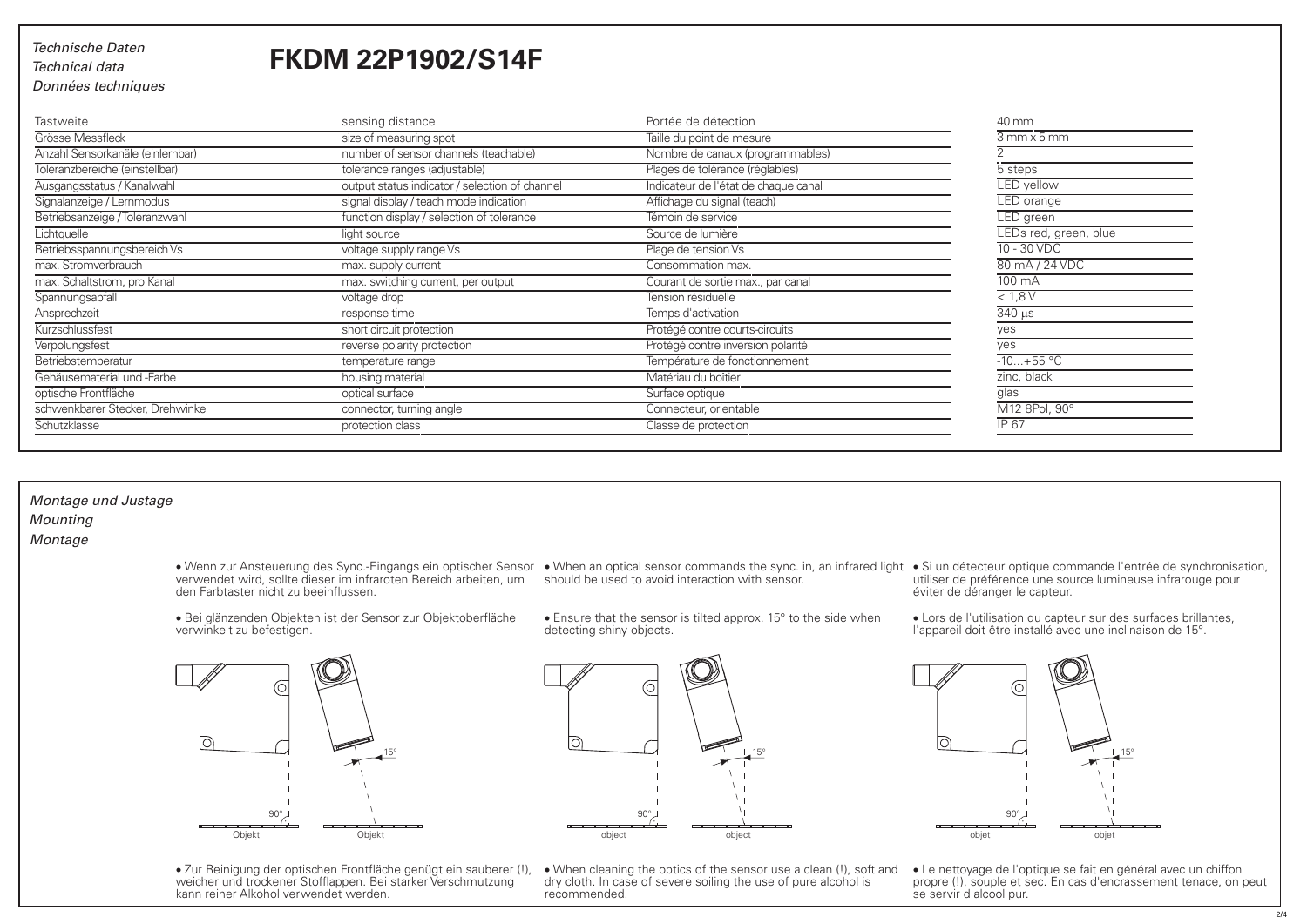## *Bedienungsanleitung Manuel d'instruction User Manual*

# **FKDM 22P1902/S14F**

#### 1. Die Bedienelemente

Anzeige-LED gelb für Status der Ausgänge / Kanalwahl **Tall che Taste für Kanalwahl** 

Anzeige-LED grün für Betriebsanzeige / Toleranzwahl Taste für Toleranzwahl

Anzeige-LED orange<br>für Lern-Modus

2. Run-Modus

Nach dem Einschalten ist der Sensor im Run-Modus.

· alle drei Toleranz-LED ('TOL-LED') leuchten.

· Ausgangs-LED ('CH-LED') zeigen den Zustand der Ausgänge an.

1234 **CH**

 $\bigoplus$ 

**SET**

**T** SET Taste für Lern-Modus

3. Manueller Lern-Modus

- Zum Erlernen einer neuen Farbe wählen Sie folgendes Vorgehen:
- · Sensor zum Objekt richtig positionieren (Tastabstand, Winkel)
- · Drücken der 'SET'-Taste während ca. 1.5 sec. bis 'SET'-LED leuchtet.
- · Evtl. mehrmaliges Drücken der 'CH'-Taste zur Wahl des Kanals.
- · Evtl. mehrmaliges Drücken der 'TOL'-Taste zur Wahl der Toleranz.

Darstellung der fünf Toleranzstufen:

| Toleranzstufe 1                                    | Toleranzstufe 2 | Toleranzstufe 3 | Toleranzstufe 4 | Toleranzstufe 5                                    |
|----------------------------------------------------|-----------------|-----------------|-----------------|----------------------------------------------------|
| zur Unterscheidung<br>feiner Farbunter-<br>schiede |                 |                 |                 | zur Unterscheidung<br>grober Farbunter-<br>schiede |

· Drücken der 'SET'-Taste. Startet die Messung am zu lernenden Objekt, 'SET-LED' blinkt (3 mal pro Sek.).

Objekt zu hell (glänzend) oder zu dunkel: 'SET-LED' blinkt sehr schnell (12 mal pro Sek.)

· Drücken der 'SET'-Taste. Lernvorgang wird abgeschlossen, neue Werte werden gespeichert. Sensor gelangt in den Run-Modus zurück. Bei sehr schnellem Blinken der 'SET-LED' kann der Lernvorgang nicht abgeschlossen werden, das Objekt ist zu hell oder zu dunkel. Zurück in

den Run-Modus durch Drücken der 'CH'- oder 'TOL'-Taste (Abbruch-Funktion). Dabei bleiben die alten Werte erhalten, werden nicht überschrieben.

## 4. Synchronisations-Eingang:

Mit dem Synchronisations-Signal können Sie genau bestimmen, wann die Farberkennung beginnen und enden soll. Nach dem Wechsel von passiv auf aktiv beginnt der Erkennungszyklus und nach max. 340us sind die Sensorausgänge aktualisiert. Beim Wechsel von aktiv zu passiv werden alle Ausgänge nach max. 140us abgeschaltet. Bei unbeschaltetem Synchronisations-Eingang ist dieser automatisch auf aktiv.

#### 1. Control elements

Yellow LED display<br>for output / channel selection status

Green LED display **THE TOLE TO THE TOLER TO THE TO A TOLERATION** for operation indicator / tolerance selection

Orange LED display Learning mode button for learning mode

#### 2. Run mode

- After switching on, the sensor is in run mode.
- · All three tolerance LEDs ('TOL-LED') illuminate.
- · The output LEDs ('CH-LED') indicate the output status.

#### 3. Manual learning mode

- Follow the procedure below to store a new colour:
- · Correctly align the Sensor in relation to the object (distance from button, angle)
- · Press the 'SET' button for approx. 1.5 seconds until the 'SET' LED illuminates.
- · Press the 'CH' button, repeatedly if necessary, to select the channel.
- · Press the 'TOL' button, repeatedly if necessary, to select the tolerance.

Representation of the five tolerance levels:

| Tolerance level 1                            | Tolerance level 2 | Tolerance level 3 | Tolerance level 4 | Tolerance level 5                             |
|----------------------------------------------|-------------------|-------------------|-------------------|-----------------------------------------------|
| to distinguish fine<br>differences in colour |                   |                   |                   | to distinguish gross<br>differences in colour |

· Press the 'SET' button. 'SET-LED' flashes when measurement of the object to be stored begins (3 times per sec.).

If the object is too light (shiny) or too dark: 'SET-LED' flashes very quickly (12 times per sec.).

· Press the 'SET' button. The learning procedure is now complete and the new values are stored. The sensor returns to Run mode.

The learning procedure cannot be completed if the 'SET-LED' flashes very quickly, as the object is too light or too dark. Return to Run mode by pressing the 'CH' or 'TOL' button (cancel function). All previous values remain stored and are not overwritten.

#### 4. Synchronisation input:

With the synchronisation signal you can determine exactly when colour identification should begin and end. The identification cycle begins after changing from passive to active and the sensor outputs are updated after max. 340us. All outputs are switched off after max. 140us when changed from active to passive.

Synchronisation input is automatically active if not switched over.

1. Indications pour l'utilisateur

Indication-LED jaune<br>Etat de sortie/ Choix du canal Tourneal Touche pour le choix du canal

Indication-LED verte<br>Indication de fonction / Sélection de la tolérance



**III rou** Touche pour la sélection<br>de la tolérance

Mode d'apprentissage

Indication-LED orange Touche pour le mode<br>Mode d'apprentissage Touche pour le mode de la provincie de la provincie de la provincie de la provincie de l

2. Mode opératoire Suite à l'enclenchement du LOGIPAL, celui-ci se trouve en mode opératoire.

· les trois LED de tolérances ('TOL-LED') brillent.

· Les LED de sorties ('CH-LED') indiquent l'état de ceux-ci.

#### 3. Mode d'apprentissage manuel

Pour l'apprentissage d'une nouvelle couleur, nous vous recommandons de procéder comme suit:

- · Positionner correctement le détecteur (portée, angle, ...)
	- · Pressez la touche 'SET' durant env. 1,5 sec. jusqu'à ce que la LED 'SET' brille.
	- · Event. plusieurs pressions sur la touche 'CH' pour le choix du canal.
	- · Event. plusieurs pressions sur la touche 'TOL' pour le choix de la tolérance.

Illustration des cinq niveaux de tolérance à dispositions:

| Tolérance 1                                                      | <b>Tolérance 2</b> | Tolérance 3 | <b>Tolérance 4</b> | Tolérance 5                                                      |
|------------------------------------------------------------------|--------------------|-------------|--------------------|------------------------------------------------------------------|
| pour la reconnais-<br>sance de faibles<br>variations de couleurs |                    |             |                    | pour la reconnais-<br>sance de grandes<br>variations de couleurs |

· Pression sur la touche 'SET'. Actionne la mesure sur l'objet à mémoriser 'LED-SET' clignote (3 fois par sec.).

Objet trop clair (brillant) ou trop sombre: 'LED-SET' clignote très rapidement (12 fois par sec.).

· Confirmation par pression de la touche 'SET'. L'apprentissage est effectué, les nouvelles valeurs sont mémorisées.

Le détecteur retourne dans le mode opératoire.

Lors d'un clignotement très rapide de la 'LED-SET', l'apprentissage ne peut être effectué car l'objet est trop clair ou sombre. Retour possible dans le mode opératoire en pressant la touche 'CH' ou 'TOL' ( annulation). Ainsi, les valeurs mémorisées préalablement reste programmées et ne sont pas modifiées.

#### 4. Entrée de synchronisation:

Le signal de synchronisation vous permet de définir le moment exact où il est nécessaire d'effectuer et de terminer la mesure de couleur. Suite au passage du mode passif à actif, le cycle de reconnaissance débute et les sorties sont actualisées dans un délai de max. 340us. Les sorties sont désactivées dans un délai de max. 140ms lors du passage du mode actif à passif.

Sans courant, l'entrée synchronisation est automatiquement sur actif.



3/4







Phone +41 (0)52 728 1122 · Fax +41 (0)52 728 1144

# Channel selection button



**SET**